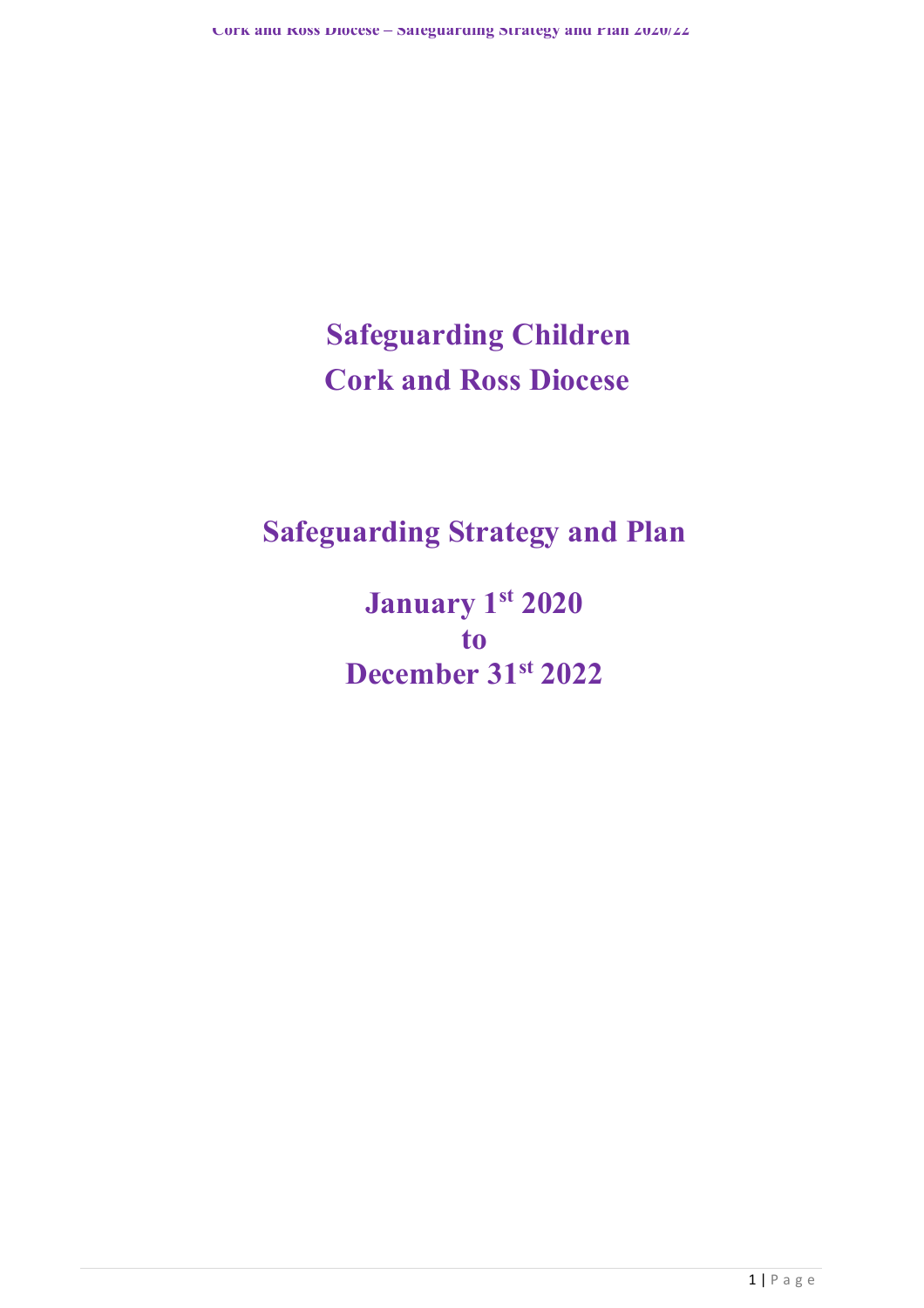#### **Introduction.**

The Diocese of Cork and Ross recognises that to keep children and adults safe, policies, procedures and plans have to be implemented and their effectiveness monitored and evaluated. In order to do this the Diocese has outlined the following strategy. This strategy is in place and operational.

#### **1.0 Establishment of Safeguarding Structures.**

The Diocese of Cork and Ross under the Bishop has established the following structures in order to ensure its safeguarding policies, procedures and plans are fully implemented and monitored.

#### **Safe-Environment Safeguarding Structure in the Diocese of Cork and Ross**

- **Bishop**  Overall responsibility for Safeguarding in the Diocese.
- **Director of Safeguarding** To Support the Bishop in the development, implementation and monitoring of best practice in Safeguarding throughout the parishes and agencies of the Diocese of Cork and Ross. (See expand role in appendix of this document)
- **Parish Priest**  Overall responsibility at parish level for Safeguarding .
- **Local Safeguarding Representative (LSR)**  Every Parish in the Diocese will appoint at least one lay person as Local Safeguarding Representative in order to promote safeguarding in conjunction with the Parish Priest by:
	- ➢ Raising Awareness of Diocesan Safeguarding Policies &Procedures.
	- $\triangleright$  Ensure contact details for Designated Persons are widely available.
	- $\triangleright$  Ensure church activities are in line with best practice.
- **Safeguarding Committee**  To support and advise the Bishop and Director of Safeguarding for the diocese on:
	- $\blacktriangleright$  The provision of training.
	- $\triangleright$  The safe recruitment of volunteers and staff within their service area.
	- ➢ Creating, maintaining and monitoring a safe environment for children and vulnerable adults in all aspects of Church life and activity.
	- $\triangleright$  Advising on the human resources required for implementing best practice.

**Safeguarding Trainers** – The diocese has three trainers, accredited by National Board for Safeguarding Children in the Catholic Church in Ireland (NBSCCCI)who are responsible for the provision of all aspects of safeguarding training to Clergy, Staff, Volunteers, Parents and Children/Young People throughout the Diocese.

#### **Case Management Structure in the Diocese of Cork and Ross.**

- **Bishop** Overall responsibility for Safeguarding in the Diocese.
- **Designated Liaison Persons (DLP)**  The Diocese has appointed two Designated Liaison Persons. (See Appendix for role description).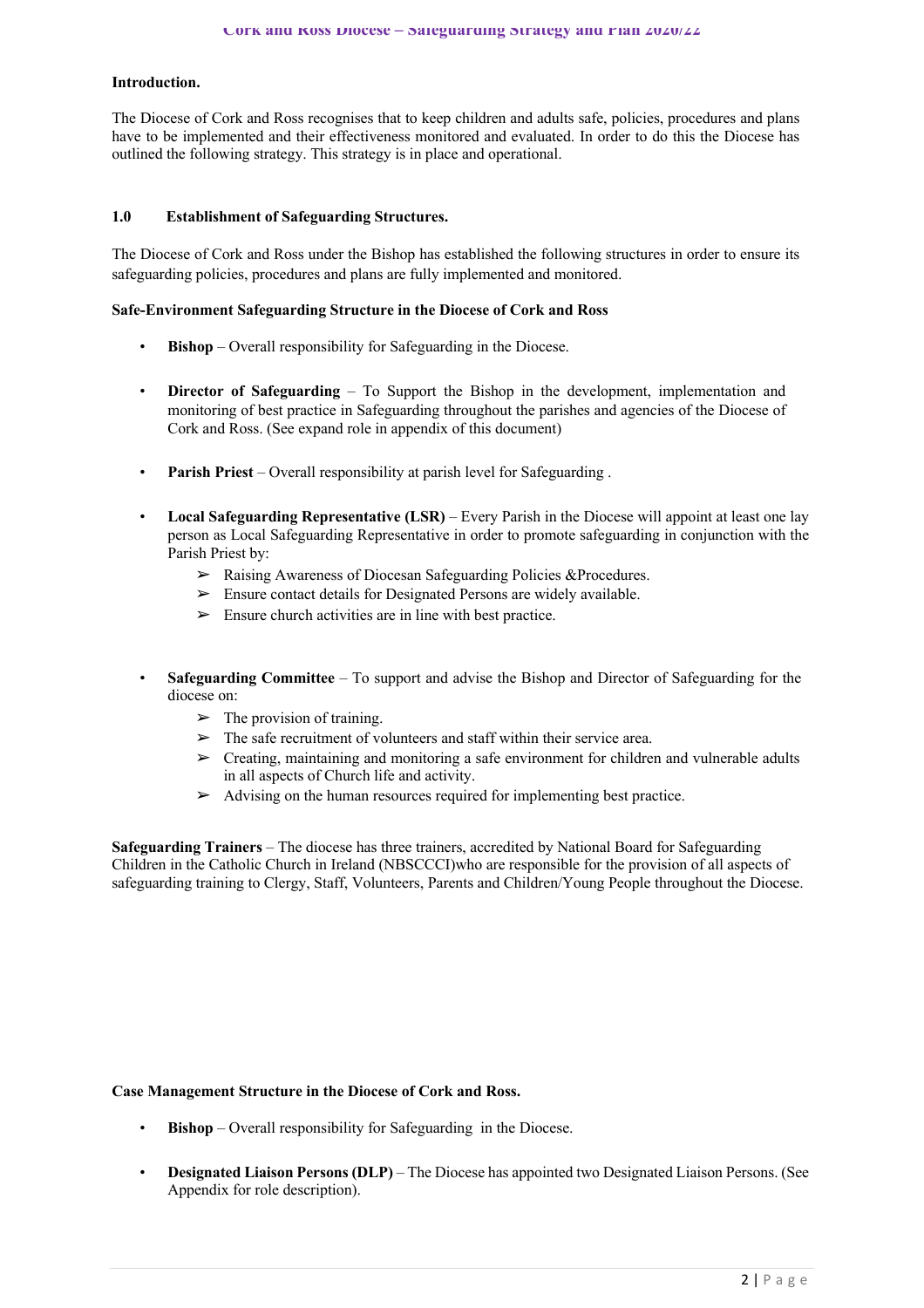- **Statutory Authorities**  The Diocese has established collaborative and professional links with key safeguarding personnel in the Tusla/HSE and liaises closely with An Garda Síochána.
- **Case Management Committee**  (See Appendix for expanded role).
- **Support Person(s)**  The Diocese has appointed a Support Person who is available to those who make an allegation/disclosure of abuse. (See Appendix for expanded role).
- **Adviser**  The Diocese has appointed Advisers who will be available to the respondent. (See Appendix for expanded role)

#### **2.0 Development and Review of Diocesan Safeguarding Policies & Procedures Document.**

The Diocese has developed Diocesan Safeguarding Policies and Procedures for both children and Adults at Risk. Both are in line with Statutory and Church Guidelines. This Documents are widely disseminated and made available to all Clergy, Staff, Volunteers, Diocesan Agencies, Committees, Parents & Children/Young People.

The Diocesan Policies and Procedures are operational and are made known to the whole church community including children/young people. All people, clergy, Staff & Volunteers, who through their ministry in the Catholic Church within the Diocese of Cork and Ross have direct contact with children/young people and or adults at risk , are obliged to sign-up to this policy document and all that it contains.

The Diocesan Policy & Procedures Documents will be reviewed and updated in accordance with the Diocesan Review Policy for the document.

#### **3.0 Implementation, Monitoring & Evaluation of Safeguarding Children Policies & Procedures.**

The Diocese through its structures as outlined above will continually endeavour to implement, monitor & evaluate its Safeguarding Policies and Procedures. This will be achieved in the following ways:

• Best Practice Audits of Parishes – The Diocese through its Safeguarding Committee, led by the Diocesan Director of Safeguarding will conduct regular audits of all parishes in the diocese to ensure all pertinent aspects of Safeguarding Policies and Procedures are being implemented and monitored. The audit will include **t**he completion of a written review questionnaire encompassing all aspects of Safeguarding Policies & Procedures. This will be completed by the Parish Priest

& Local Safeguarding Representative and returned to Office of Safeguarding in the Diocese.

- The Diocesan Office of Safeguarding will facilitate Implementation and Monitoring Workshops for Priests and Local Safeguarding representatives.
- Training will provided by the Diocesan Trainers to all staff and volunteers to ensure they are familiar and competent in all matters concerning Safeguarding.
- The Policy and Procedures Document will be reviewed annually and updated a least every three years in line with the Diocesan Review Policy for the document, taking on board the views and opinions of staff, volunteers, and children/young people and aligned to Legislation, Statutory &Church Guidelines.
- The Diocese will constantly be attentive to the communication of its Safeguarding Policies & Procedures and use all methods at its disposal to ensure that it is communicated as clearly and as widely as possible. Communication methods will include:
- ➢ Dissemination of Safeguarding Policy & Procedures Document in various formats to Clergy, Staff, Volunteers, Diocesan Agencies, Parent &Children/Young People.

<sup>➢</sup>Raising Awareness conferences for Parishes/Deaneries.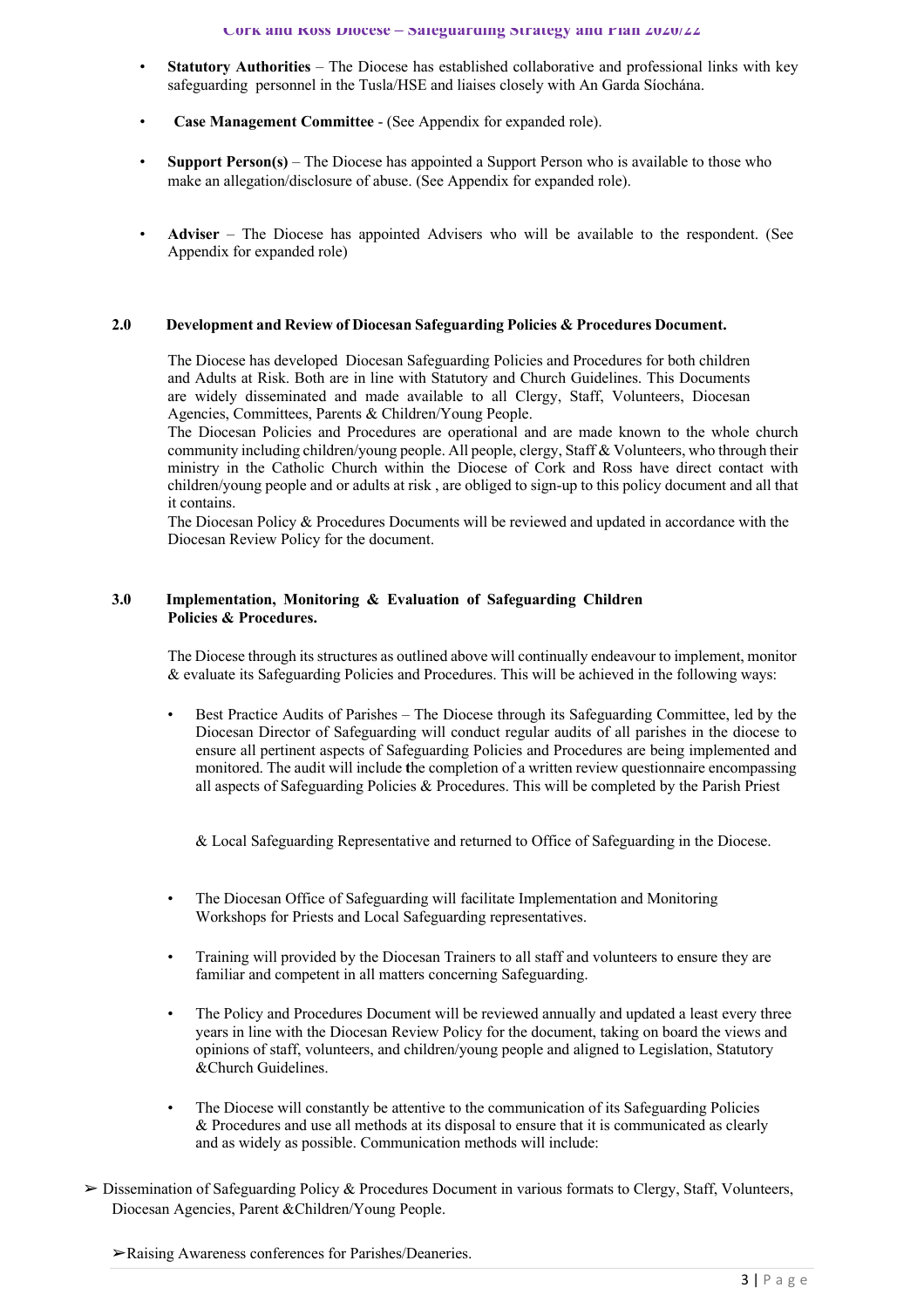- ➢ Posters.
- $\triangleright$  Website.
- ➢Brochures/Flyers➢ Newsletters.
- $\triangleright$  Regional Papers when deemed appropriate
- $\triangleright$  Parish Newsletters/Bulletins.
- ➢ Letters/Emails to Key Safeguarding Personnel.
- ➢ Meetings/Briefing with Key Safeguarding Personnel.
- ➢ Liaising with HSE Information & Advise Office and Tusla for the region and the NBSCCCI.

The Diocese recognises that all strategies and plans must be dynamic and so it will review its strategy and plan on an on-going basis.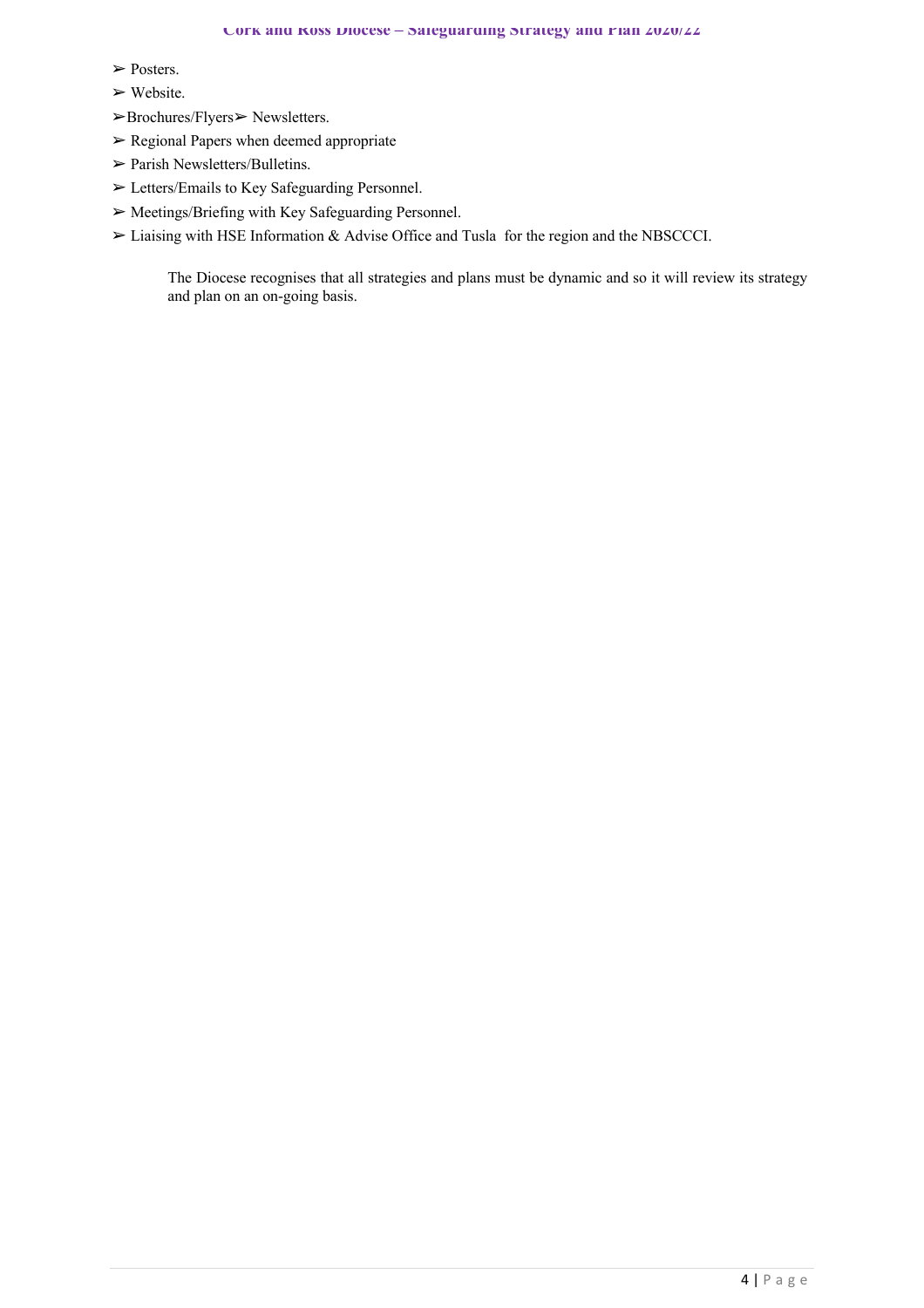### **4.0 Safeguarding Plan.**

| <b>Standard</b>                                             | <b>Specific</b><br>Objective                                                                                     | <b>Action</b>                                                                                                                                              | <b>Responsibility</b>     | Implementation<br><b>Date</b> | <b>Reviewed</b><br><b>Date</b>  |
|-------------------------------------------------------------|------------------------------------------------------------------------------------------------------------------|------------------------------------------------------------------------------------------------------------------------------------------------------------|---------------------------|-------------------------------|---------------------------------|
| 1: Creating and<br>Maintaining Safe<br>Environments         | Ensure that all<br>new groups<br>using Church<br>facilities have<br>insurance and<br>a safeguarding<br>policy    | LSR to complete<br>checks on all<br>new and existing<br>groups using<br>Church property<br>(identified<br>through the local<br>safeguarding audits)        | <b>LSRs</b>               | May 2020                      | Dec 2020<br>Nov. 2021           |
|                                                             | <b>Ensure that</b><br>Church<br>personnel<br>have been<br>vetted in<br>accordance<br>with guidance on<br>vetting | Those requiring<br>vetting are<br>identified through<br>local<br>safeguarding<br>Audits.<br>Copies of vetting forms<br>provided to identified<br>personnel | LSR                       | May 2020                      | May 2021<br>Nov 2021<br>Ongoing |
|                                                             |                                                                                                                  | Completed forms<br>sent to vetting<br>coordinator                                                                                                          | Authorised<br>signatory   | May 2020                      | Ongoing                         |
| 5: Training and<br>Support                                  | Ensure that all<br>personnel<br>receive<br>appropriate<br>training in<br>safeguarding                            | Develop annual training<br>plan                                                                                                                            | Safeguarding<br>committee | 2020                          | Dec. 2020<br>Nov 2021           |
| 6: Communicating<br>the Church's<br>Safeguarding<br>Message | <b>Ensure that</b><br>the Church's<br>safeguarding<br>message is                                                 | Develop annual<br>communications<br>plan<br>Deliver annual<br>Plan<br>Develop Anti Bullying<br>Policy<br>Develop Confidentiality<br>Policy                 | Safeguarding<br>committee | Jan 2021                      | Feb 2021<br>Nov $21$            |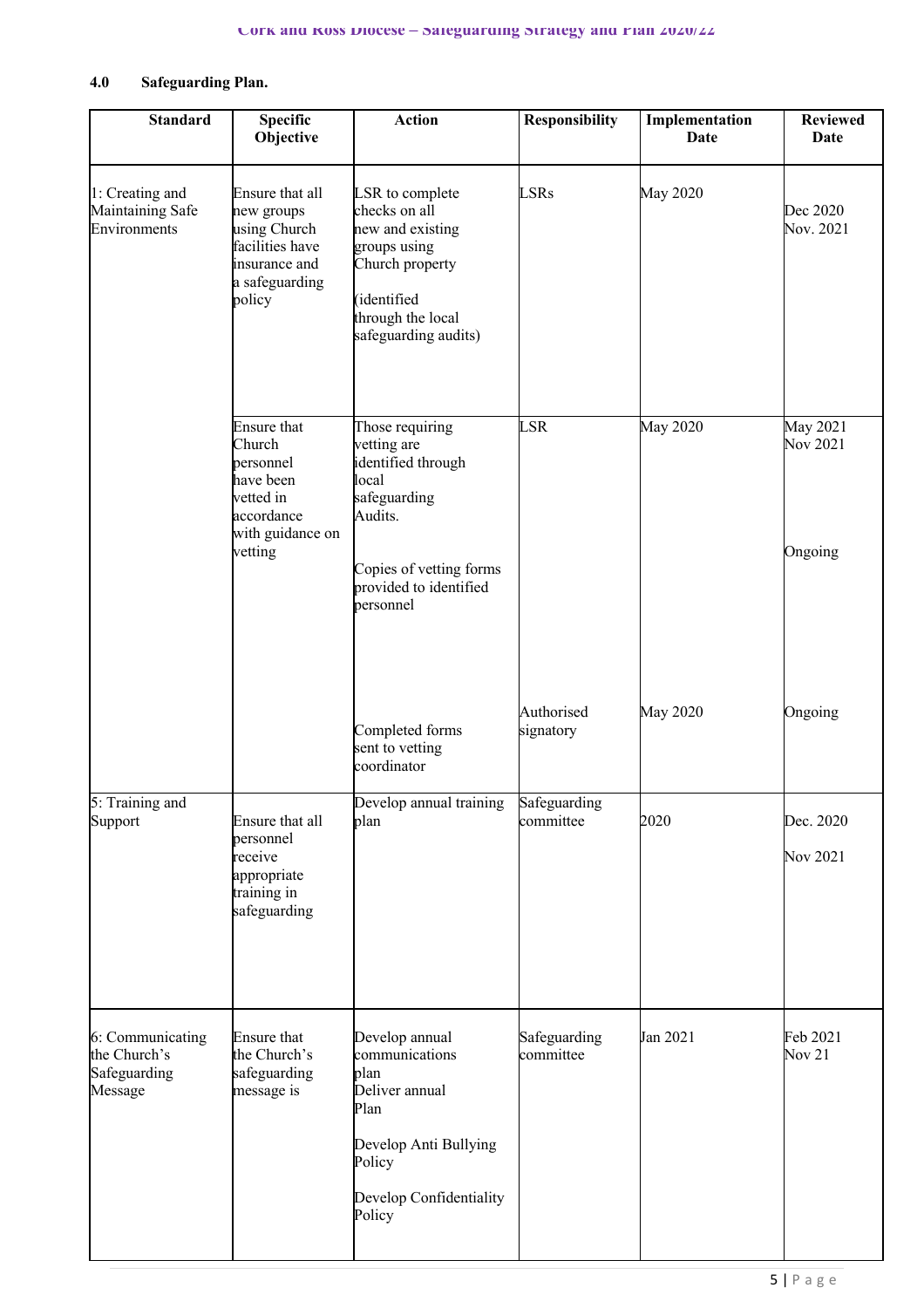| What resources are needed to carry | Financial support from Diocese    |  |  |
|------------------------------------|-----------------------------------|--|--|
| out the safeguarding plan?         | All key personnel appointed       |  |  |
|                                    | Training and support from NBSCCCI |  |  |
|                                    |                                   |  |  |
|                                    |                                   |  |  |
|                                    |                                   |  |  |

/<br>dkind

 $Signed$ 

Colin Daly. Acting Chair Safeguarding Committee

**Signed Cleo Yates**

Cleo Yates. Director of Safeguarding.

**Reviewed 23rd December 2021**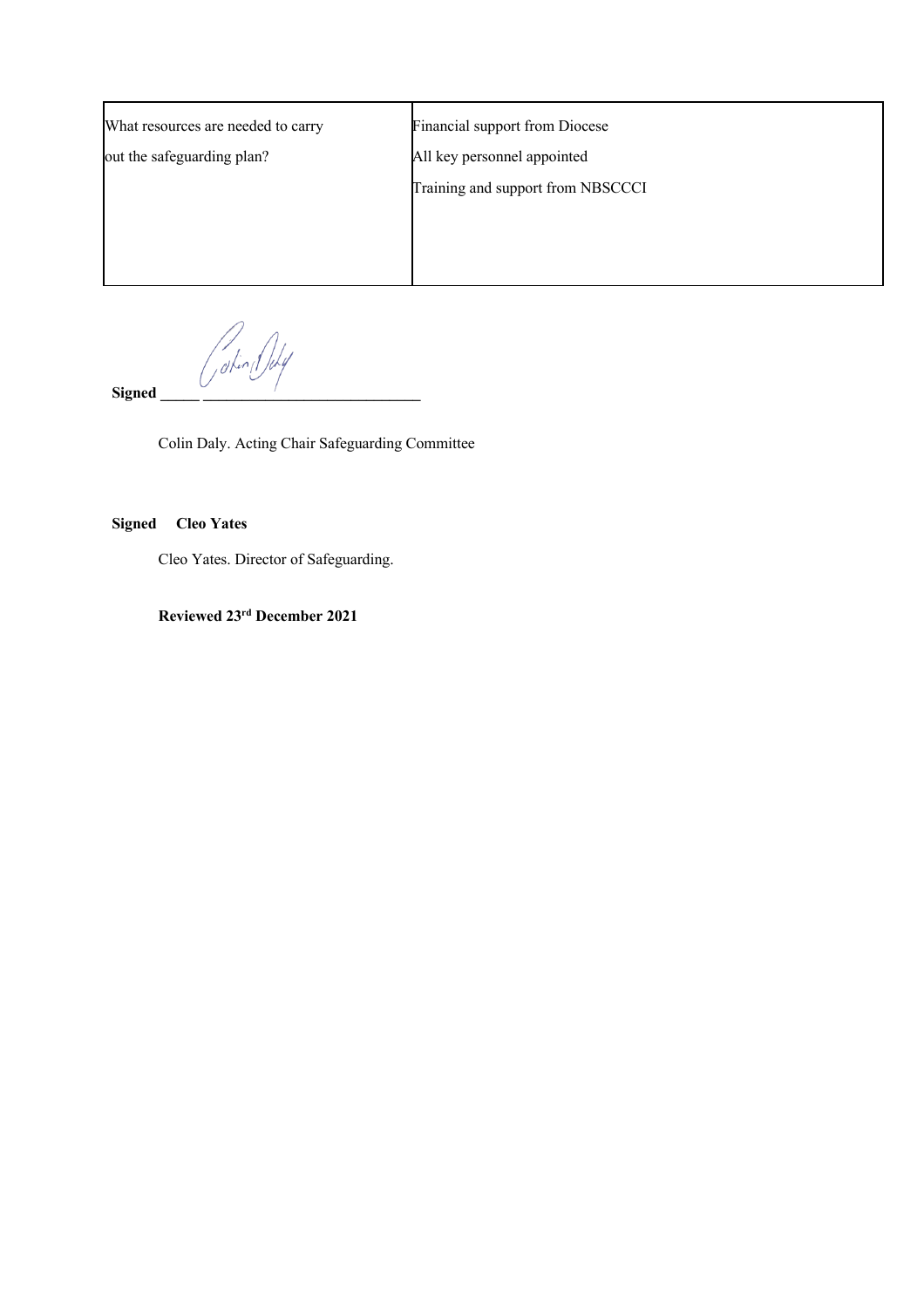#### **Cork and Ross Diocese – Safeguarding Strategy and Plan 2020/23**

#### **Appendix: Roles and Responsibilities**

A summary of the roles and responsibilities within the Diocesan Safeguarding Structure are listed below.

#### **Bishop of the Diocese.**

- Ensuring that the appropriate safeguarding structures and personnel are in place.
- Liaising with the Holy See, as appropriate. If the Church body is a religious order or congregation, this is done through the superior general.
- Ensuring compliance with canon and civil law.
- Upholding the seven standards in practice and behaviour.

#### **Diocesan Safeguarding Committee.**

- Developing a three-year safeguarding plan, including the establishment of the local safeguarding policy and procedures
- Coordinating local safeguarding representatives (LSRs).
- Coordinating activities related to safeguarding, e.g. training.
- Ensuring the annual audit, including the correlation of records for training-related activities.
- Ensuring the completion of training needs assessments across the various safeguarding roles in the Church body.
- Ensuring, with the Church authority, that the appropriate safeguarding personnel are in place.
- Upholding the seven standards in practice and behaviour.

#### . **Director of Safeguarding.**

- Directing and implementing the safeguarding policy.
- Liaising with and supporting parishes and communities to ensure implementation of local policies and procedures.
- Liaising with the safeguarding committee and the advisory panel.
- Ensuring that all safeguarding personnel are kept up to date with practice, as communicated from the NBSCCCI.
- Reporting directly to the Church authority on all safeguarding issues.

#### **Designated Liaison Persons.**

- Hearing safeguarding concerns.
- Passing on safeguarding concerns to the statutory authorities.
- Managing cases and all associated documents.
- Liaising with the support person, advisor and the Church authority.
- Passing on child safeguarding concerns to the NBSCCCI.
- Conducting internal inquiries.
- Contributing to upholding the seven standards in practice and behaviour.
- Completing an annual report regarding compliance with Standards 2, 3 and 4 for the Church Authority.
- Monitoring respondents or, with the Church authority, appointing a suitable person to carry out this role.